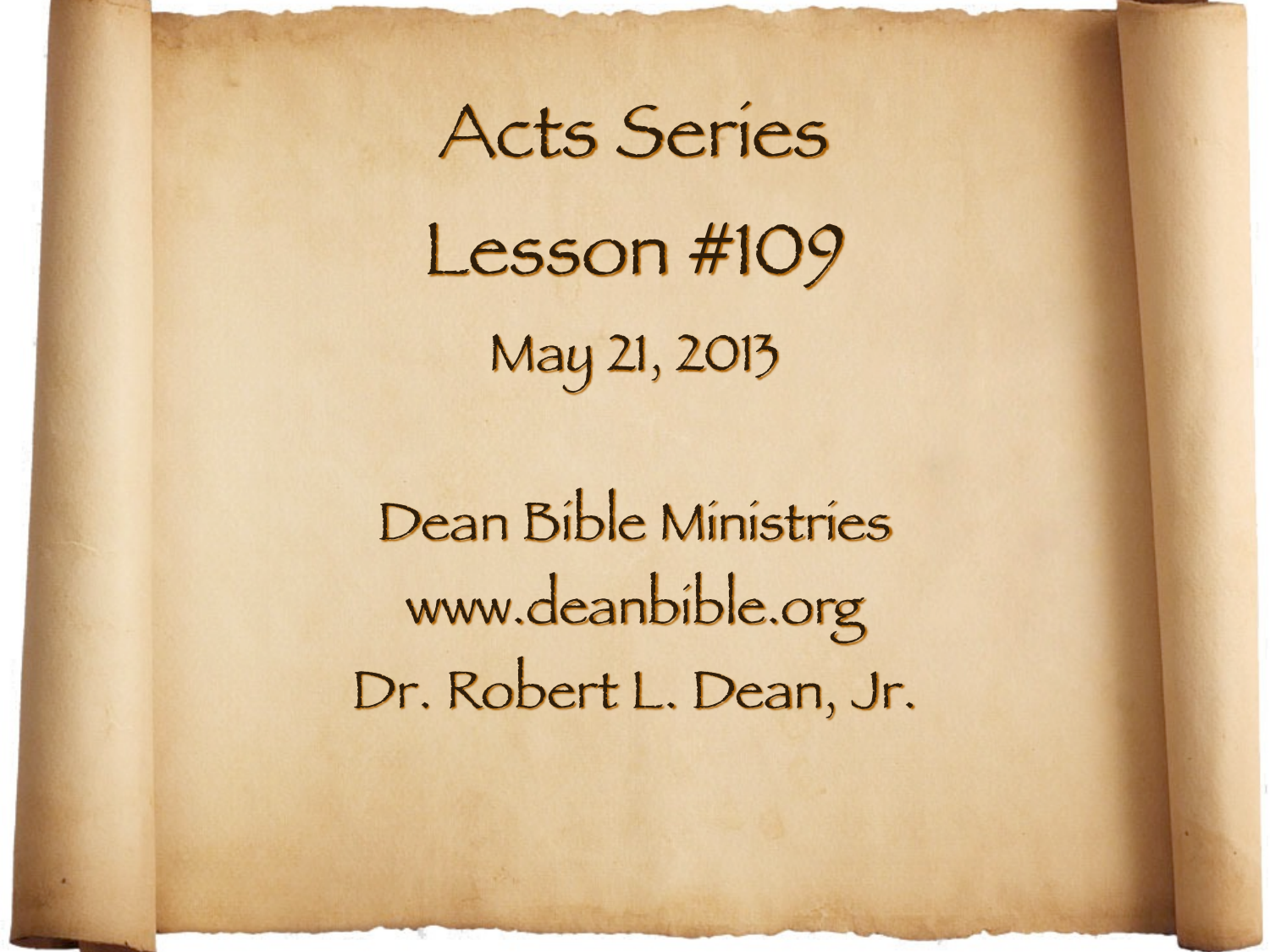**The Acts of the Apostles "To the end of the earth" Acts 1:8**

## **Grace: The Law of Love Acts 15:22–41**

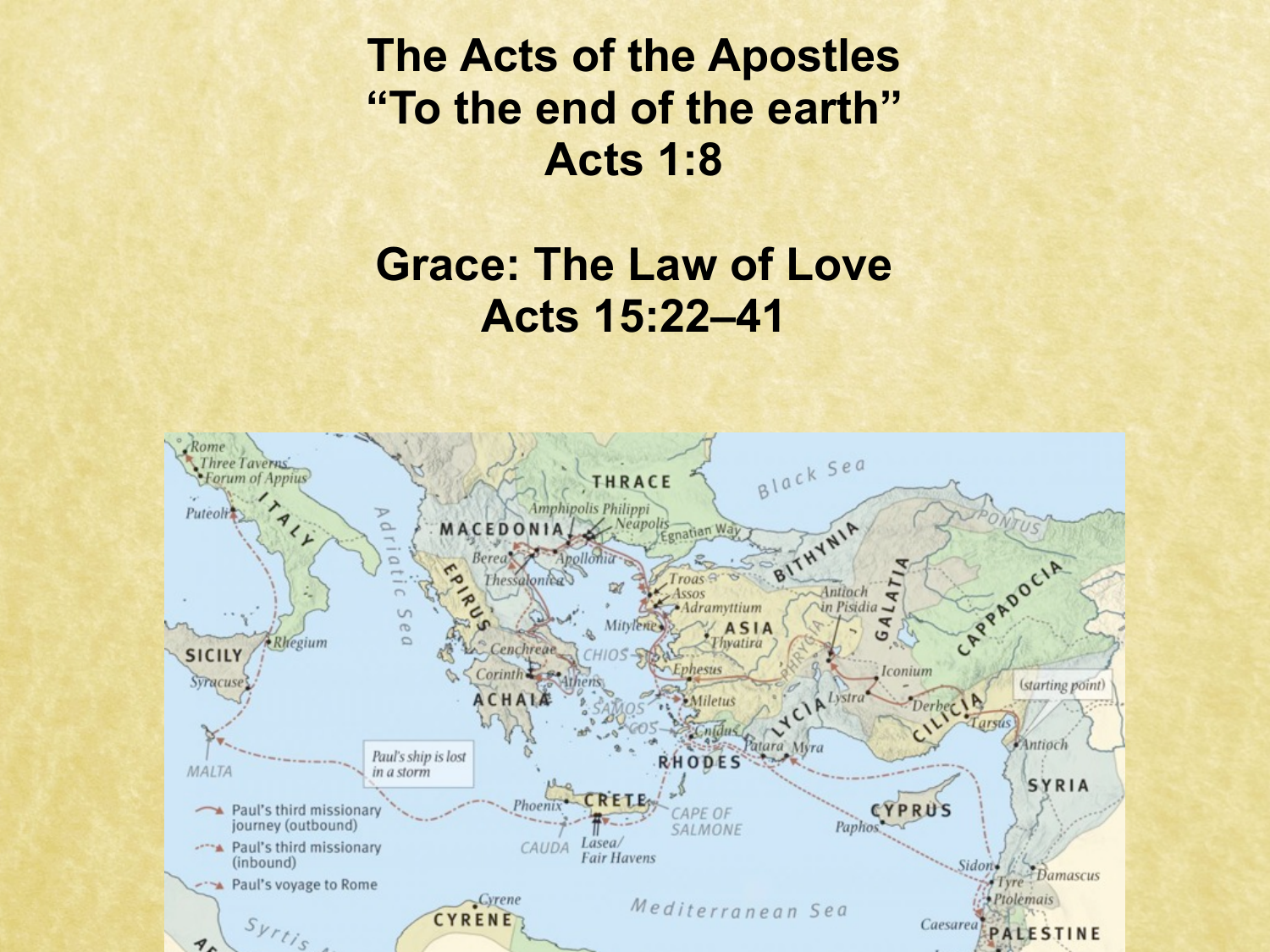**Acts 15:22, "Then it pleased the apostles and elders, with the whole church, to send chosen men of their own company to Antioch with Paul and Barnabas, namely, Judas who was also named Barsabas, and Silas, leading men among the brethren."** 

**Acts 15:25, "it seemed good to us, being assembled with one accord, to send chosen men to you with our beloved Barnabas and Paul,"**

**Acts 15:28, "For it seemed good to the Holy Spirit, and to us, to lay upon you no greater burden than these necessary things:"**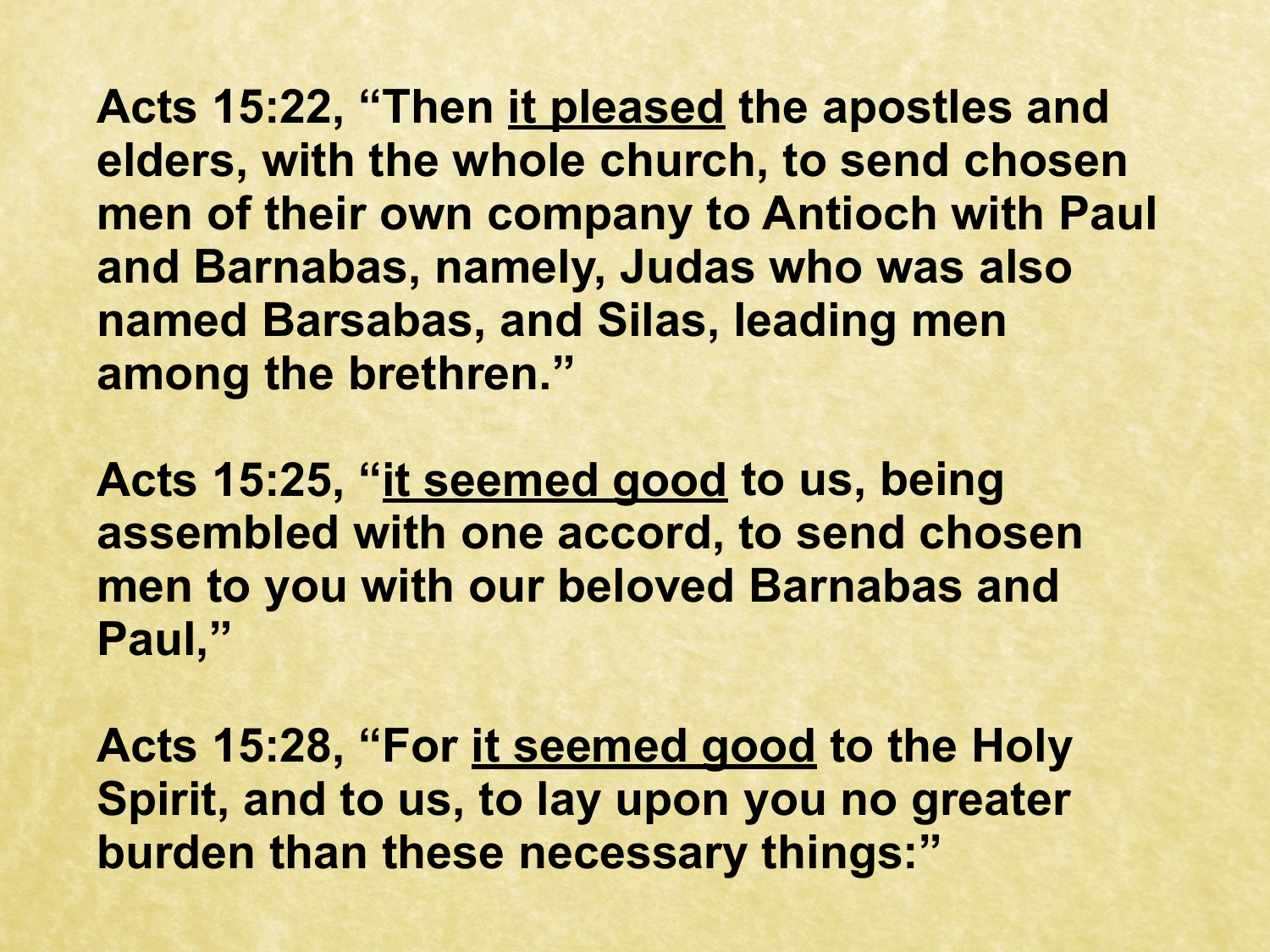### **Law of Love**

**John 13:34, "A new commandment I give to you, that you love one another; as I have loved you, that you also love one another.**

**John 13:35, "By this all will know that you are My disciples, if you have love for one another."**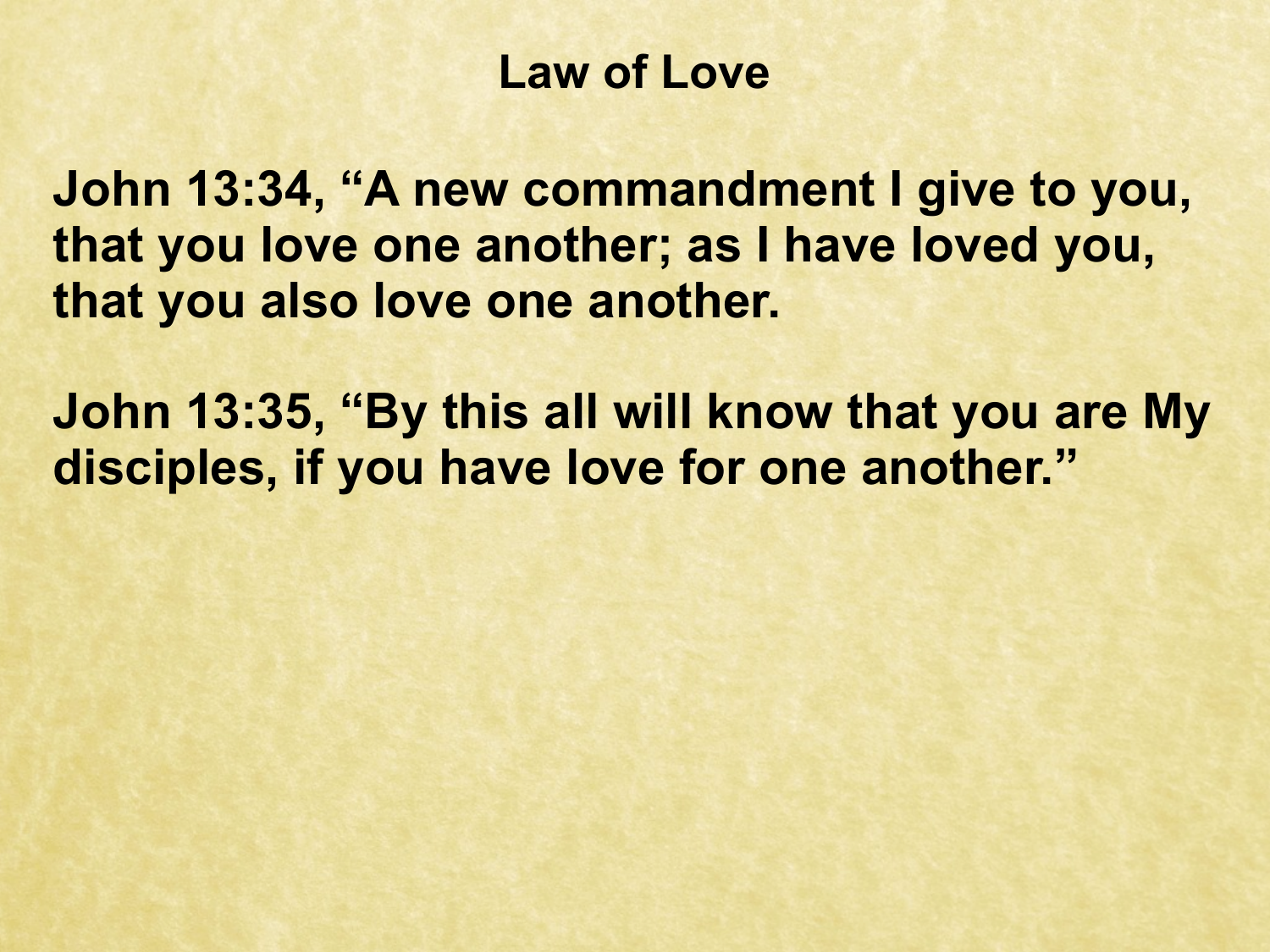### **Law of Love**

**John 15:12, "This is My commandment, that you love one another as I have loved you."**

**John 15:17, "These things I command you, that you love one another."**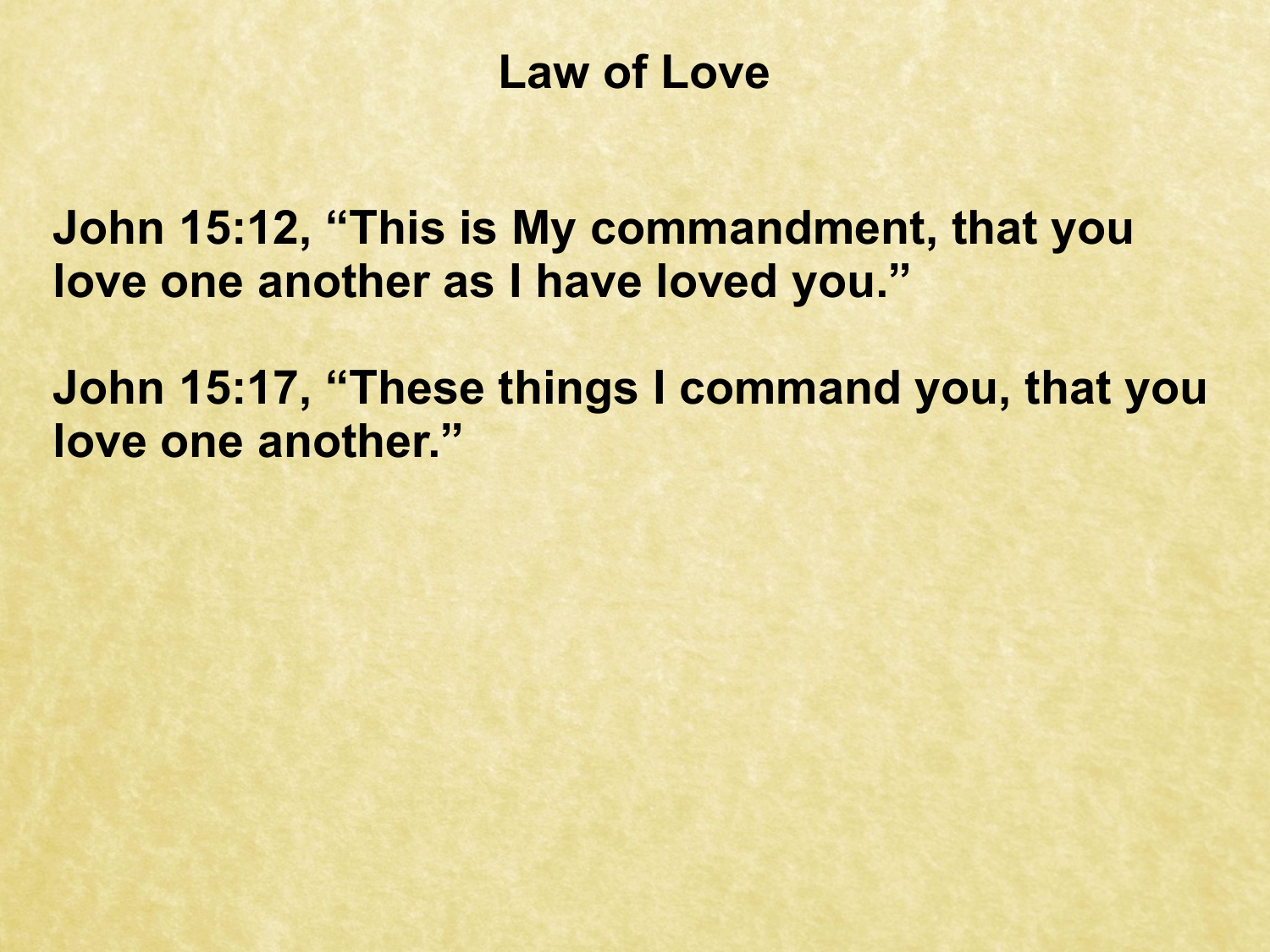### **Law of Love**

**Rom. 12:10, "Be kindly affectionate to one another with brotherly love, in honor giving preference to one another;"**

**Rom. 13:8, "Owe no one anything except to love one another, for he who loves another has fulfilled the law."**

**Gal. 5:13, "For you, brethren, have been called to liberty; only do not use liberty as an opportunity for the flesh, but through love serve one another."**

**Eph. 4:2; 1 Thess. 3:12, 1 Thess. 4:9; 1 Peter 1:22; 1 Peter 3:8; 4:8; 1 John 3:11; 3:23; 4:7, 11, 12; 2 John 5**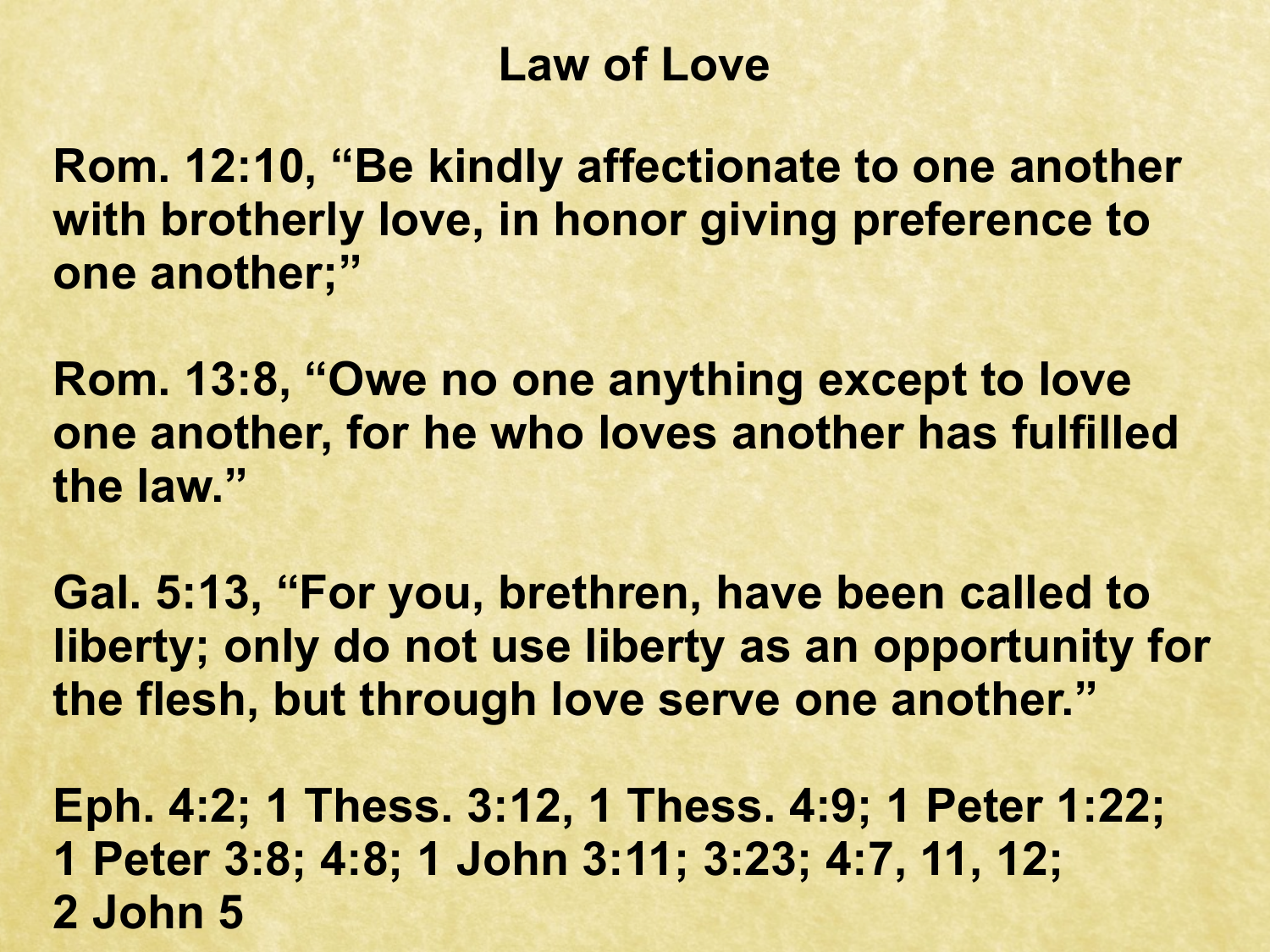**Acts 15:20, "but that we write to them to abstain from things polluted by idols, from sexual immorality, from things strangled, and from blood."** 

**Acts 15:29, "that you abstain from things offered to idols, from blood, from things strangled, and from sexual immorality. If you keep yourselves from these, you will do well. Farewell."**

**Acts 21:25, "But concerning the Gentiles who believe, we have written and decided that they should observe no such thing, except that they should keep themselves from things offered to idols, from blood, from things strangled, and from sexual immorality."**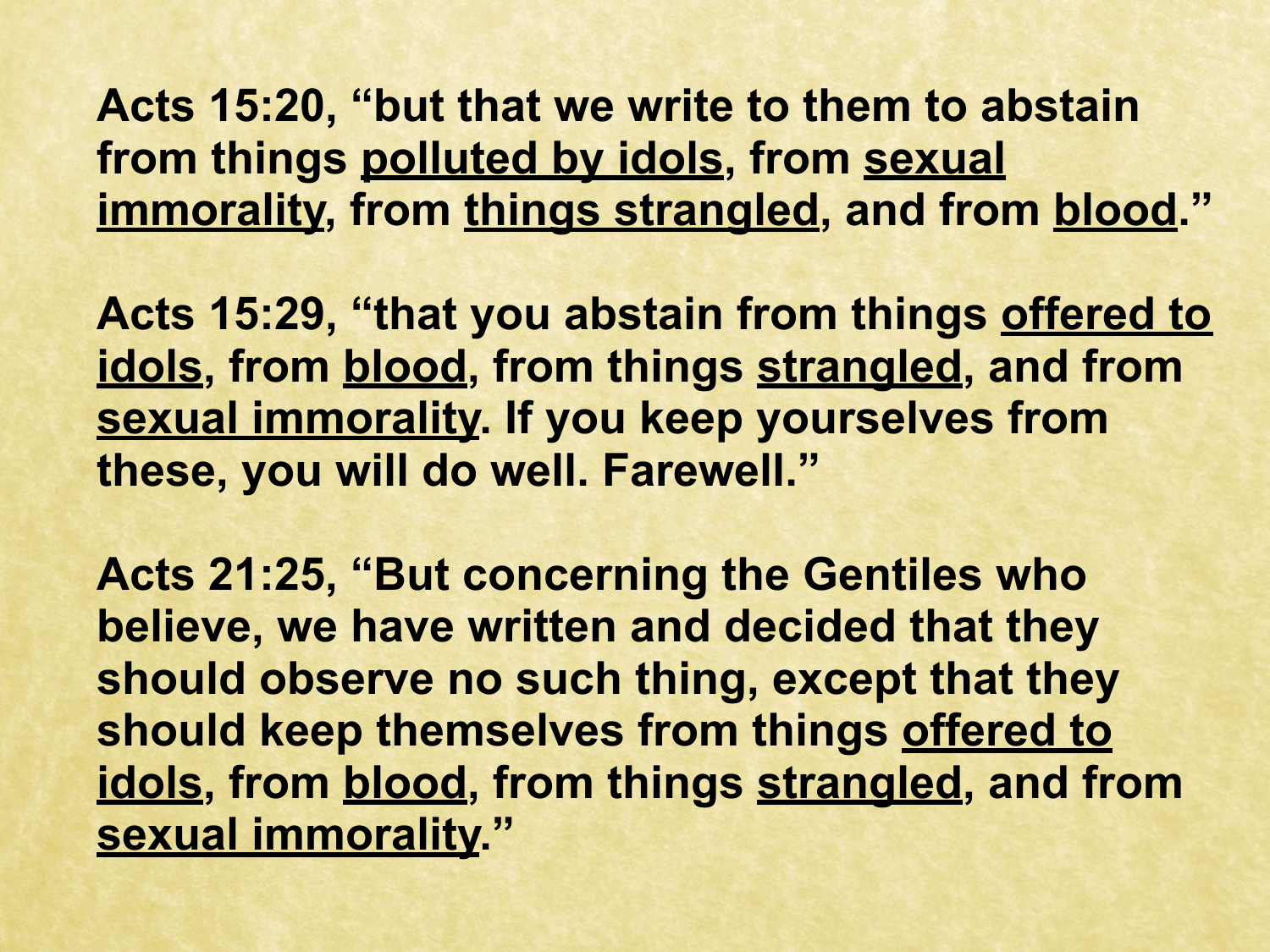### **αλίσγημα** *alisgema* "pollution related to idols"

**Describes spiritual uncleanness, contamination, defilement as a result of participation in idolatry.**

**Often the phrase is simply reduced to "idolatry" and occurs seven other places in the New Testament (1 Cor. 8:1, 4, 7, 10; 10:19; Rev. 2:14, 20).**

**Each passage also relates to food contextually.**

**Conclusion: This is an issue related to the weaker brother issue of eating food sacrificed to idols.**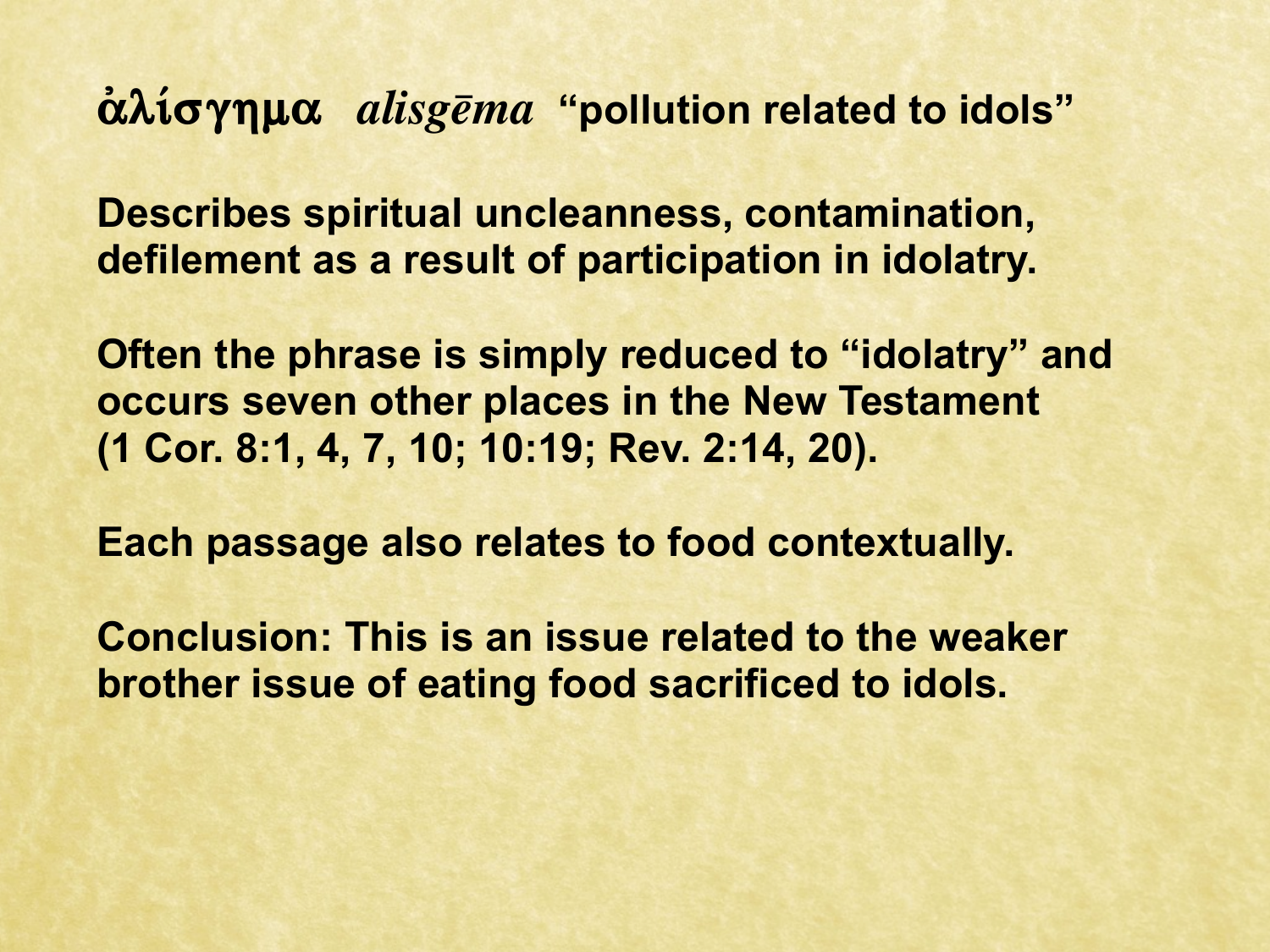**pornei÷a** *porneia* **"sexual immorality"**

**Most New Testament passages relate to some form of sexual immorality, with some exceptions in Jn. 8:41; Rev. 2:21, 14:8; 17:2, 4; 18:3; 19:2**

**In the Septuagint (LXX)** *porneia* **is used about 50 times, mostly as a description of unfaithfulness to God, spiritual adultery, or idolatry.** 

**Context determines whether it is a moral problem or a problem similar to the idolatry perception problem.**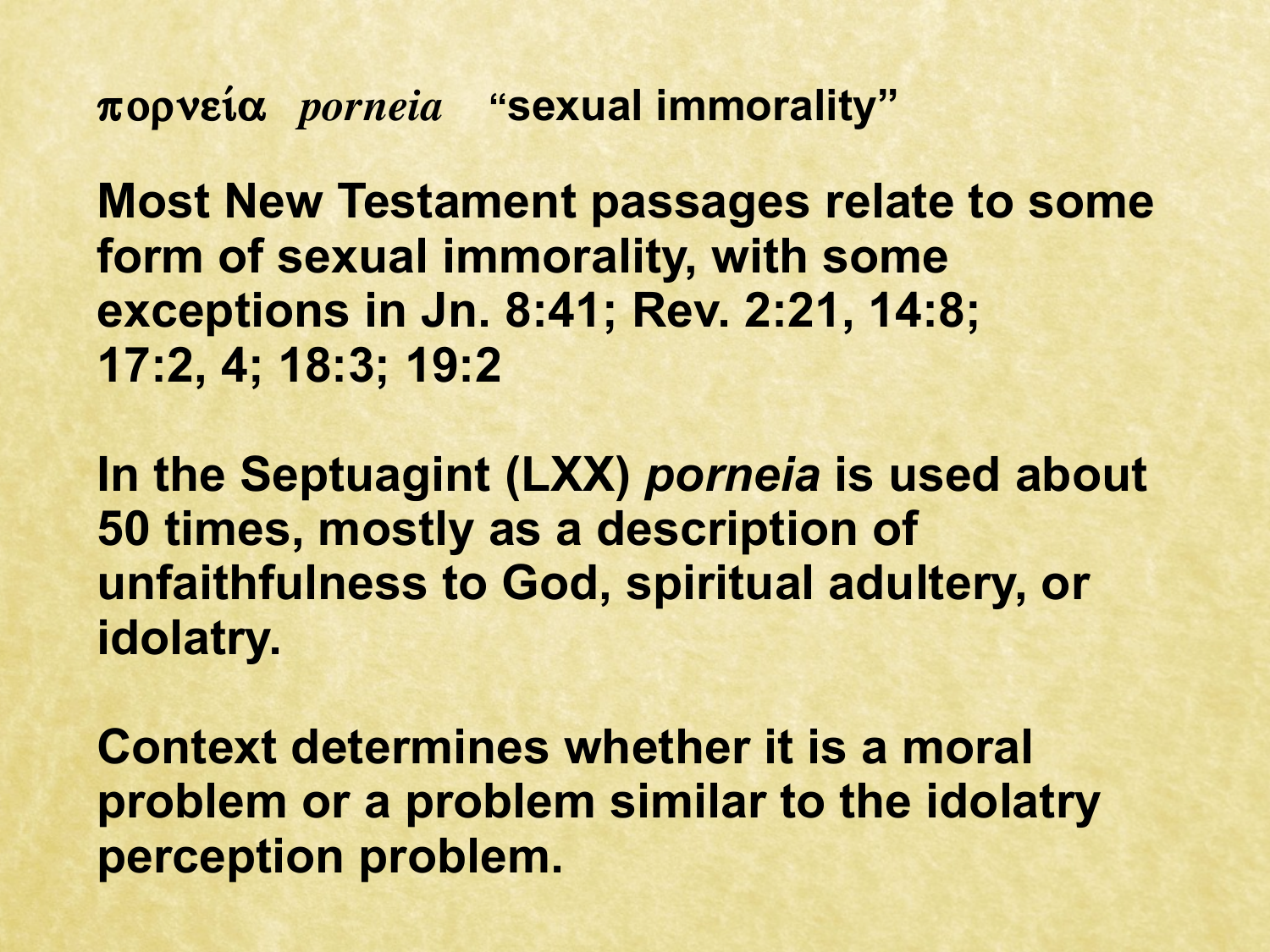# $\alpha$ <sup>*i*</sup>u $\alpha$  *haima* "blood; bloodshed"

**Usually used in relation to murder, or eating meat improperly drained of blood.**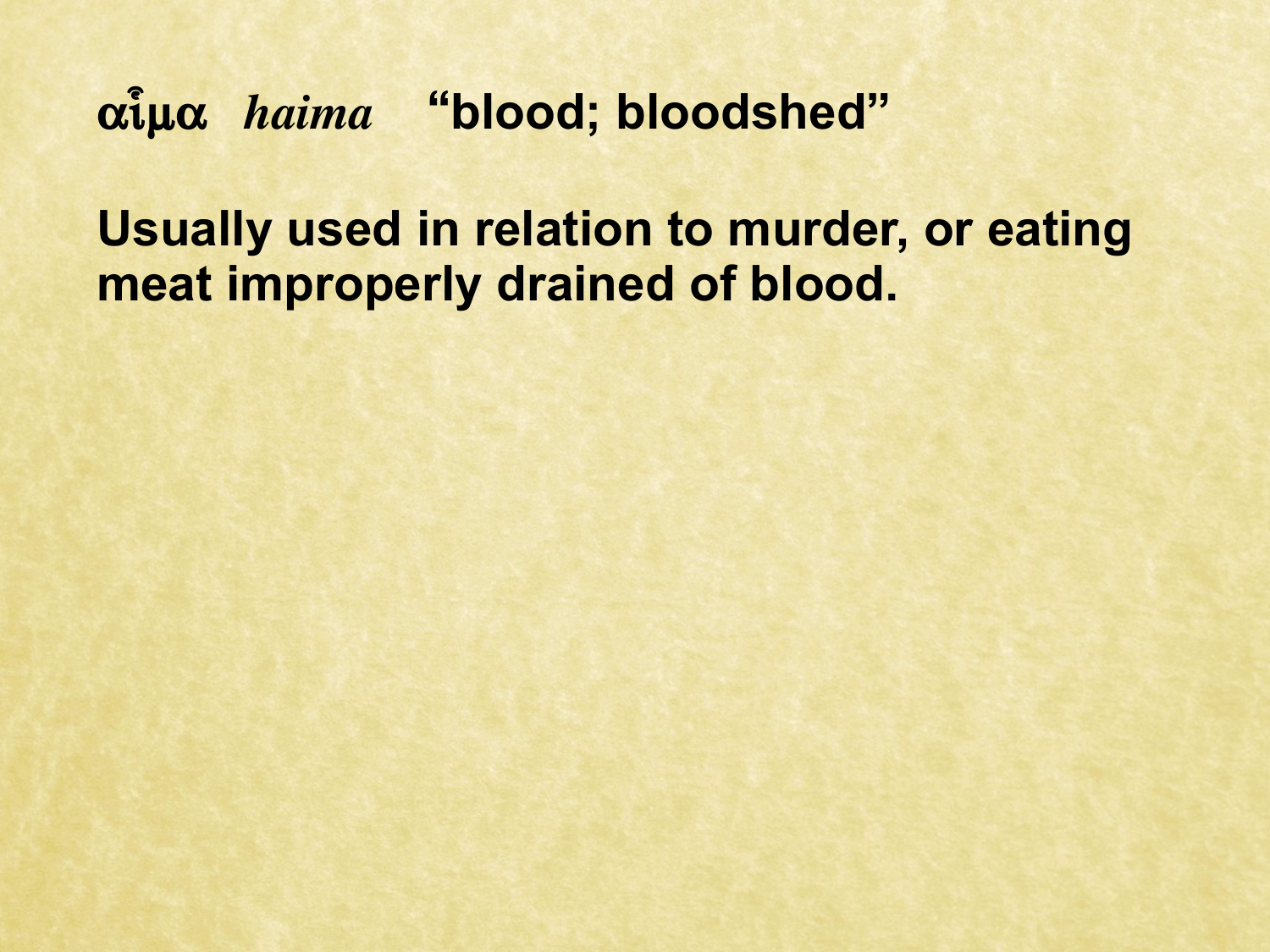**pnikto/ß** *pniktos* **"choked"**

**Connected to Mosaic regulations prohibiting the eating of animals which did not have their blood properly drained. This type of sacrificial killing was common in pagan sacrifices.**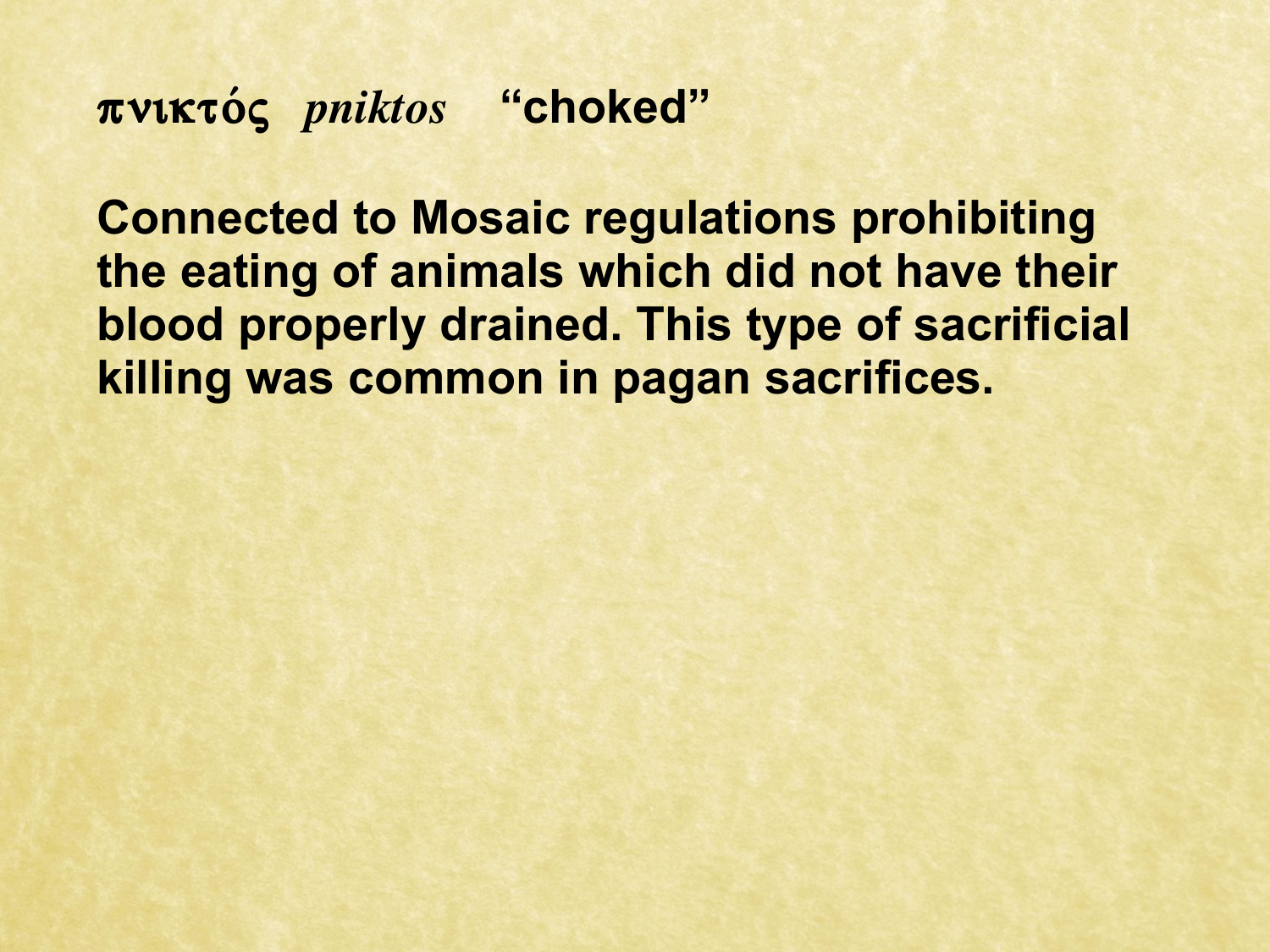#### **Conclusion:**

**The source of the prohibitions was related to Jewish social custom shaped by a combination of rabbinic teaching, the Mosaic Law (Lev. 17–18), and/or the Noahic Covenant.**

**These three influences together had developed a mentality among the Jewish-background believers where certain social and eating practices by Gentiles were a problem for the Jews. Not a theological problem, but a cultural problem.**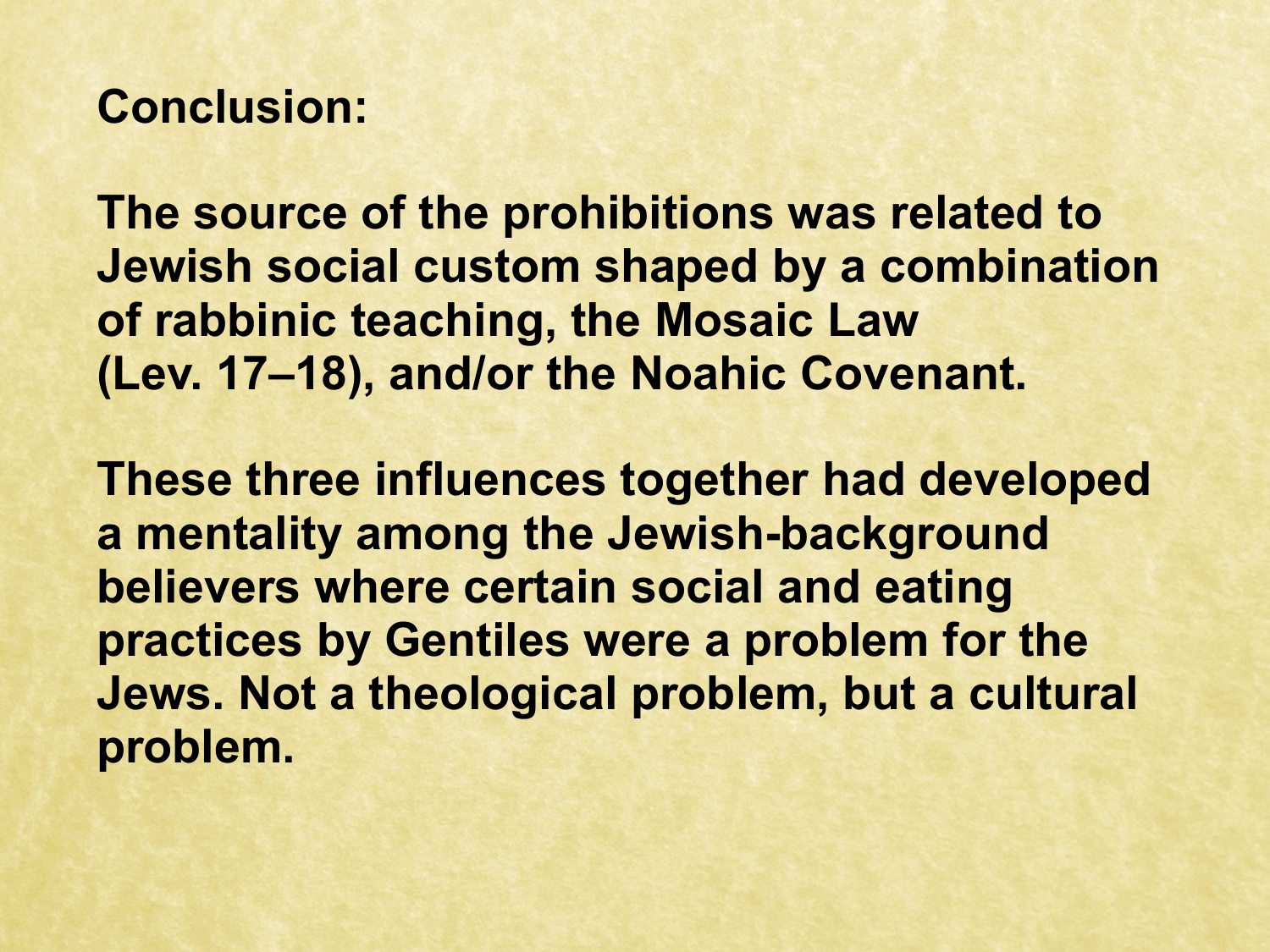**These prohibitions "should be viewed not as dealing with the principal issue of the council but as meeting certain practical concerns; not as being primarily theological but more sociological in nature; not as divine ordinances for acceptance before God but as concessions to the scruples of others for the sake of harmony within the church and the continuance of the Jewish Christian mission."**

 **~Richard Longenecker**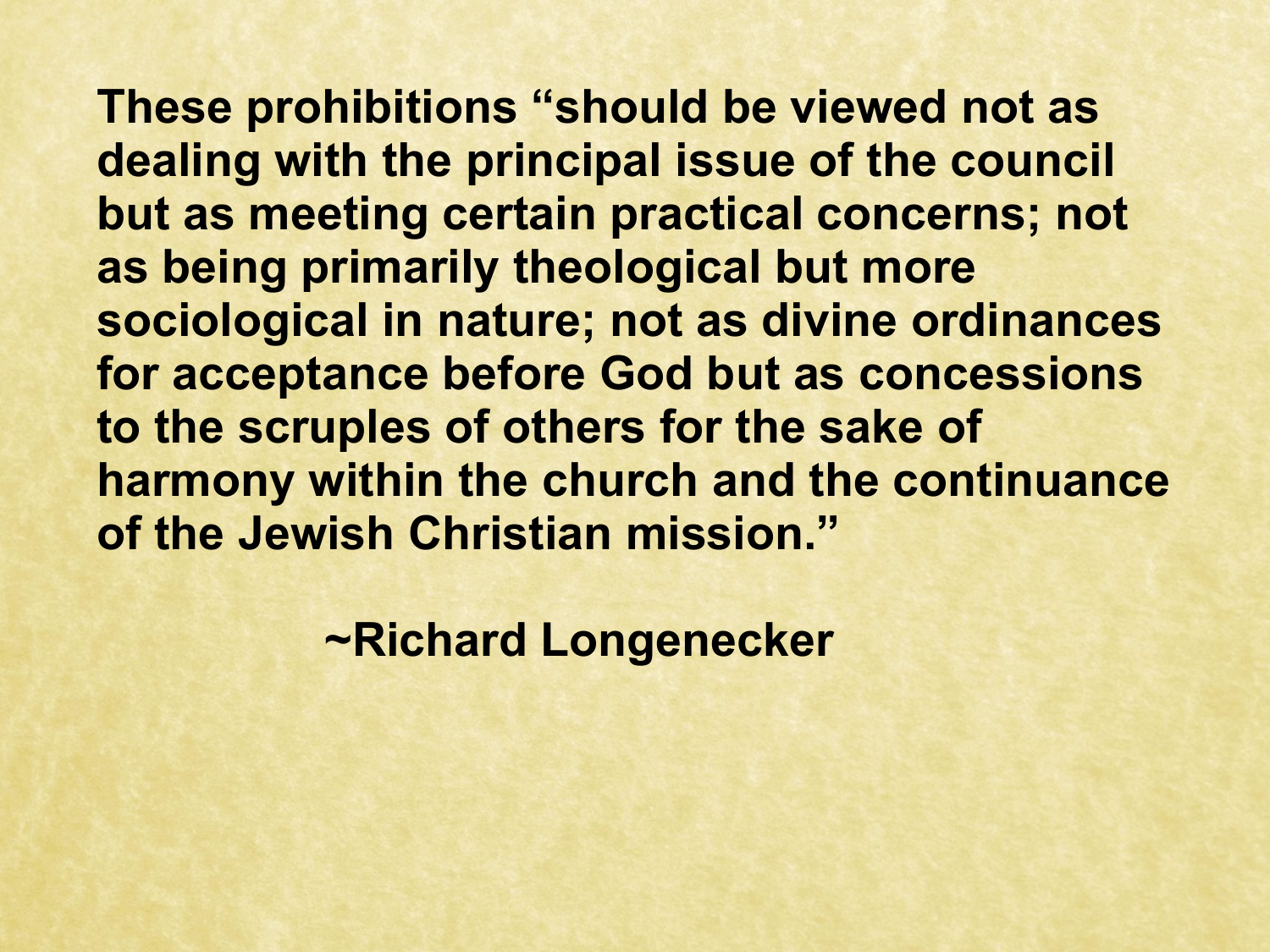### **Solution:**

## **The Law of Love: Don't let non-essentials become a cause for division and schism.**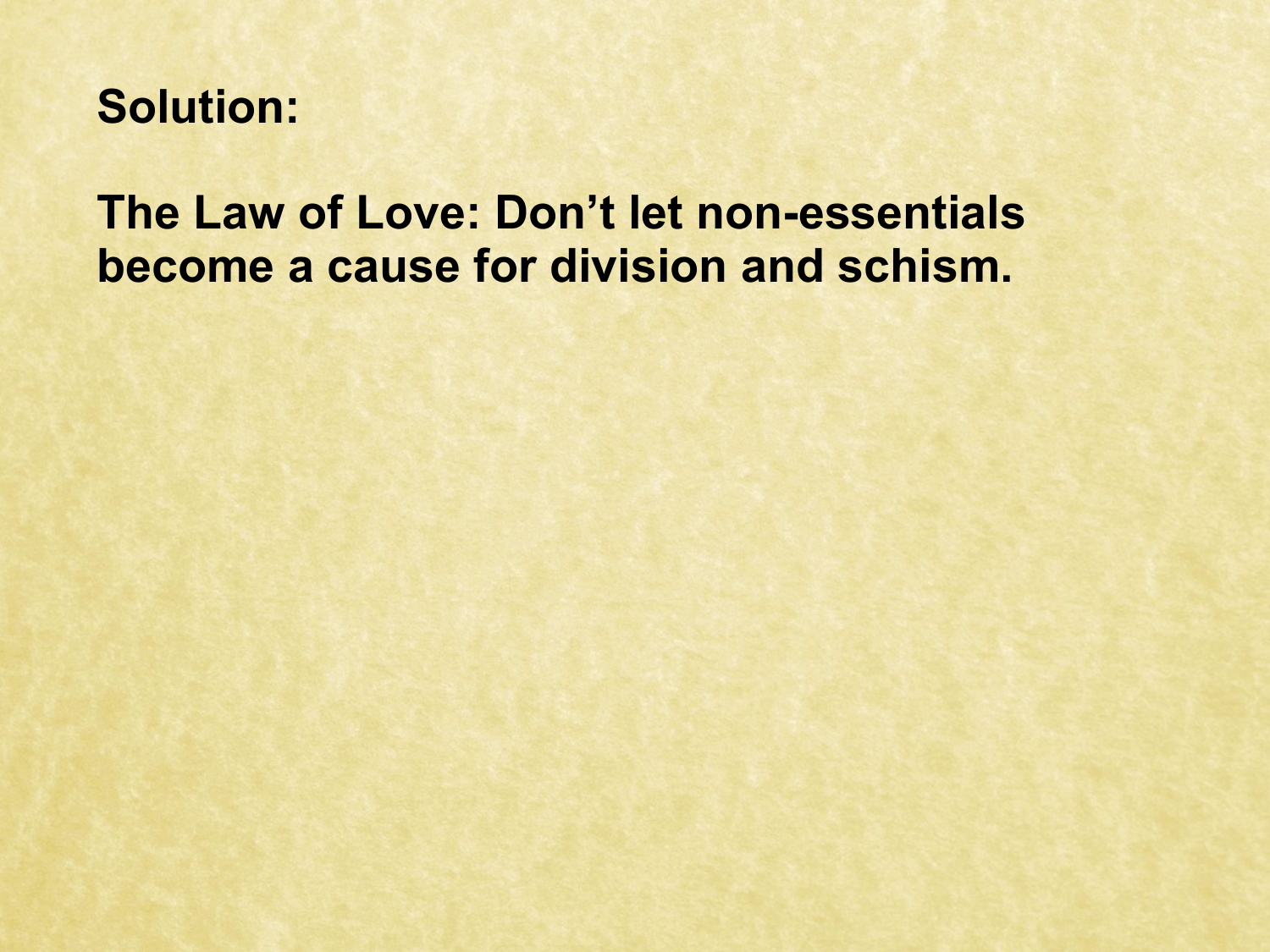**Acts 15:32, "Now Judas and Silas, themselves being prophets also, exhorted and strengthened the brethren with many words."**

**parakale÷w**  parakale<sub>0</sub> **aor act indic 3 plur to urge, exhort, comfort** 

**επιστηρίζω episterizo aor act indic 3 plur to strengthen, support**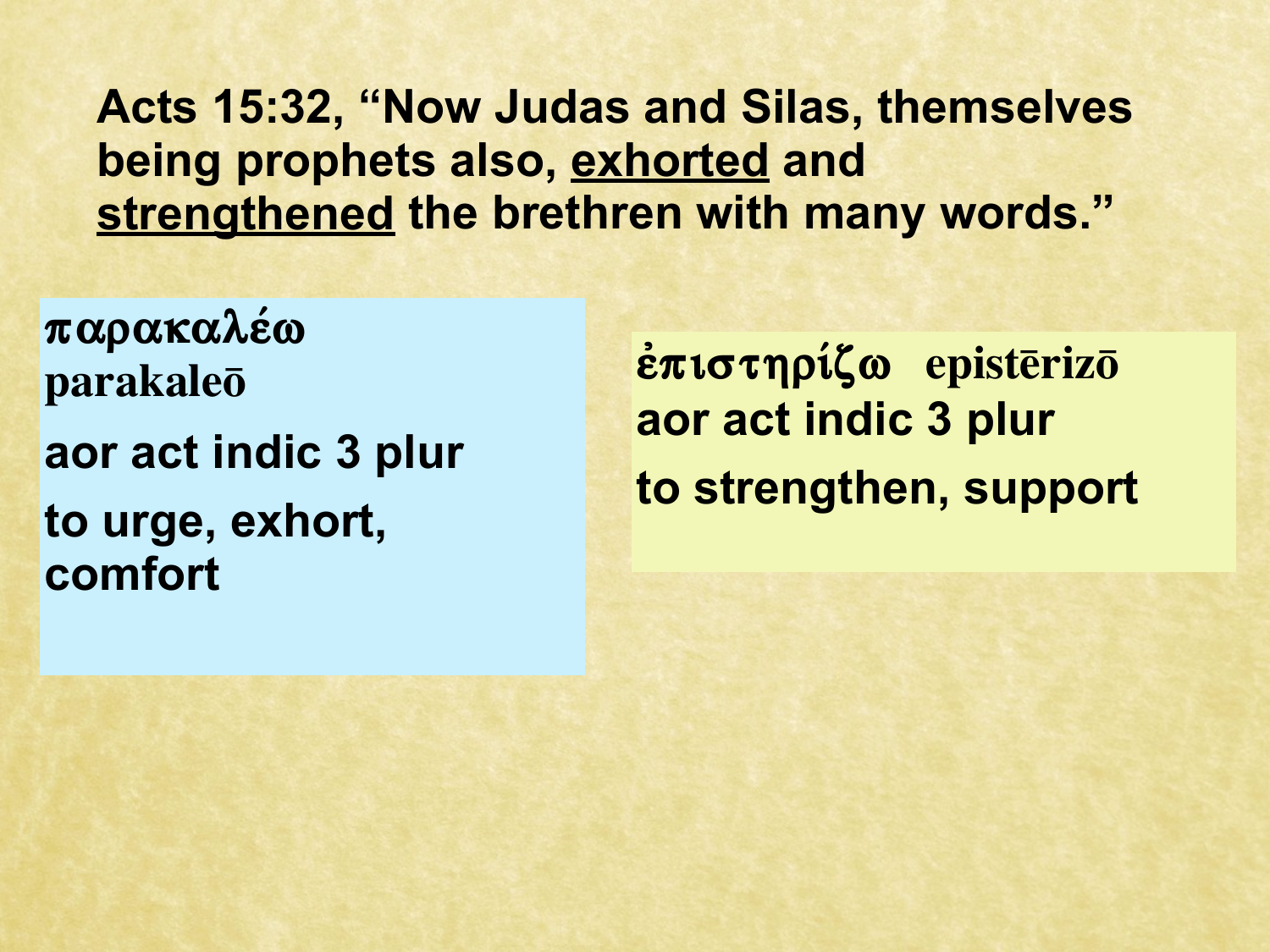Acts 14:22, "strengthening the souls of the **disciples, exhorting them to continue in the faith, and saying, 'We must through many tribulations enter the kingdom of God.' "** 

**Acts 15:41, "And he went through Syria and Cilicia, strengthening the churches."**

**Acts 16:40, "So they went out of the prison and entered the house of Lydia; and when they had seen the brethren, they encouraged them and departed."**

**Acts 18:23, "After he had spent some time there, he departed and went over the region of Galatia and Phrygia in order, strengthening all the disciples."**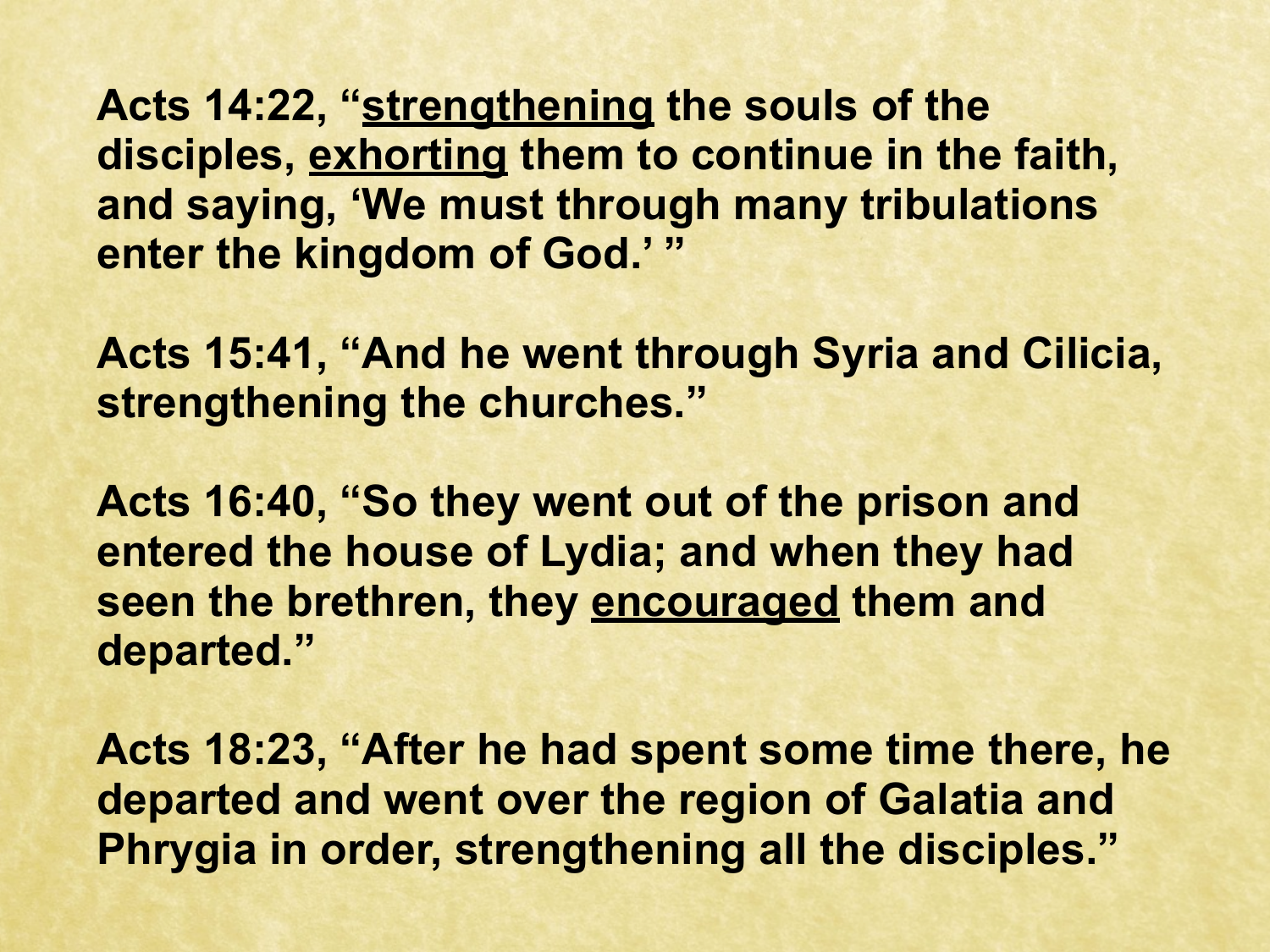**Acts 15:34, "However, it seemed good to Silas to remain there.**

**Acts 15:35, "Paul and Barnabas also remained in Antioch, teaching and preaching the word of the Lord, with many others also."**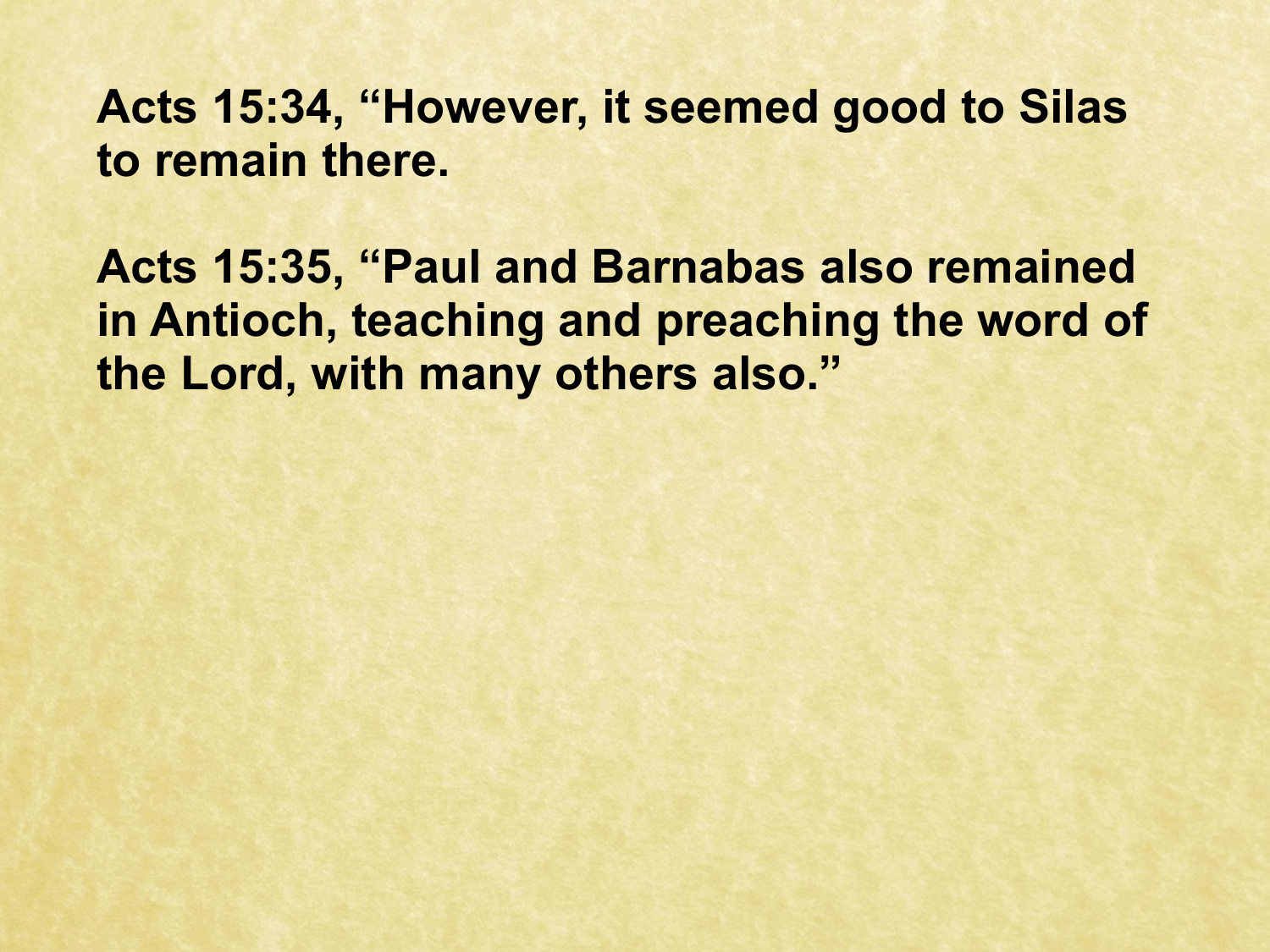**Acts 15:36, "Then after some days Paul said to Barnabas, 'Let us now go back and visit our brethren in every city where we have preached the word of the Lord, and see how they are doing.'** 

**Acts 15:37, "Now Barnabas was determined to take with them John called Mark.** 

**Acts 15:38, "But Paul insisted that they should not take with them the one who had departed from them in Pamphylia, and had not gone with them to the work."**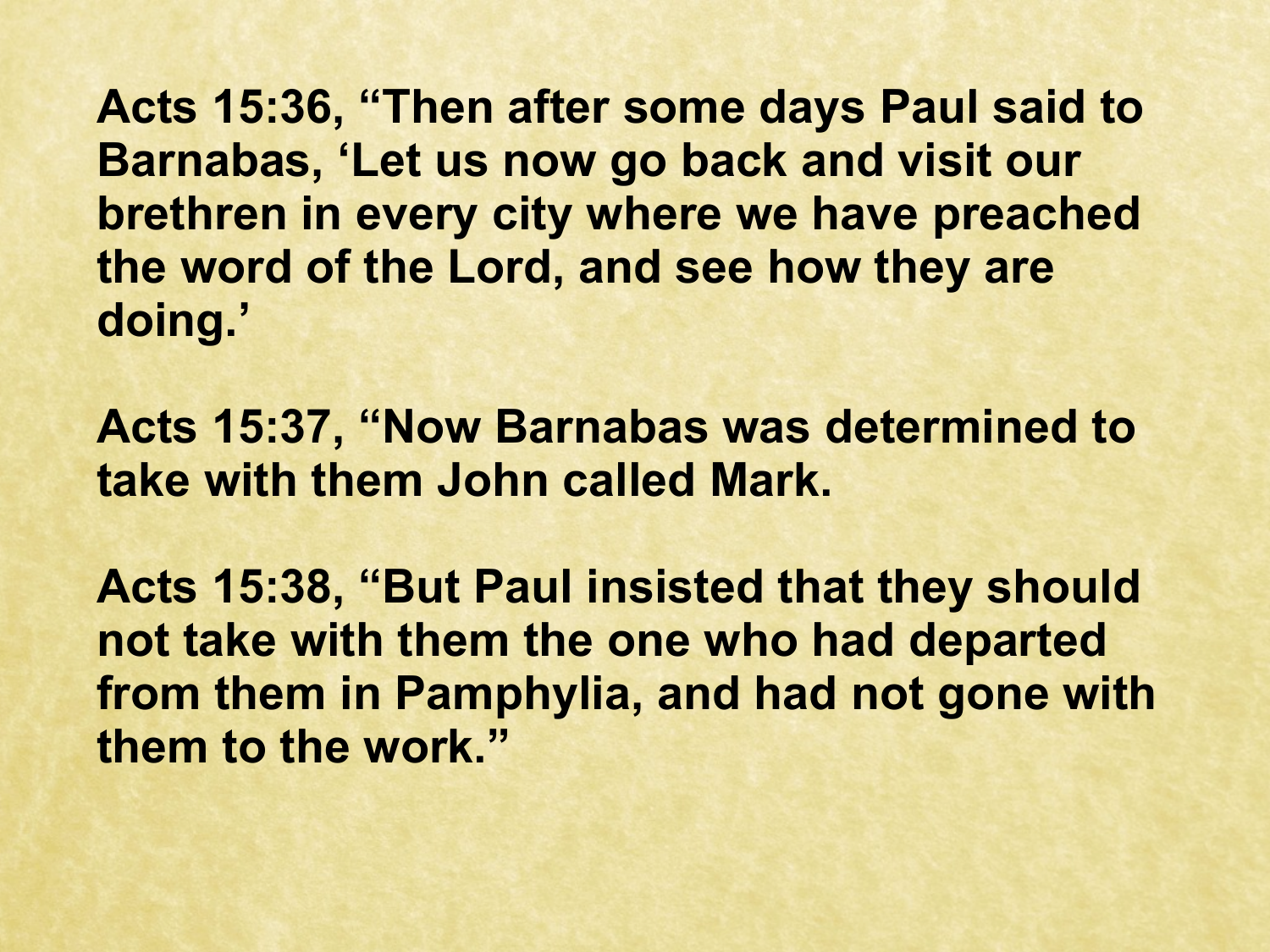**Acts 15:39, "Then the contention became so sharp that they parted from one another. And so Barnabas took Mark and sailed to Cyprus;"**

**paroxusmo/ß** *paroxusmos* **Noun nom masc sing sharp disagreement; intense excitement;**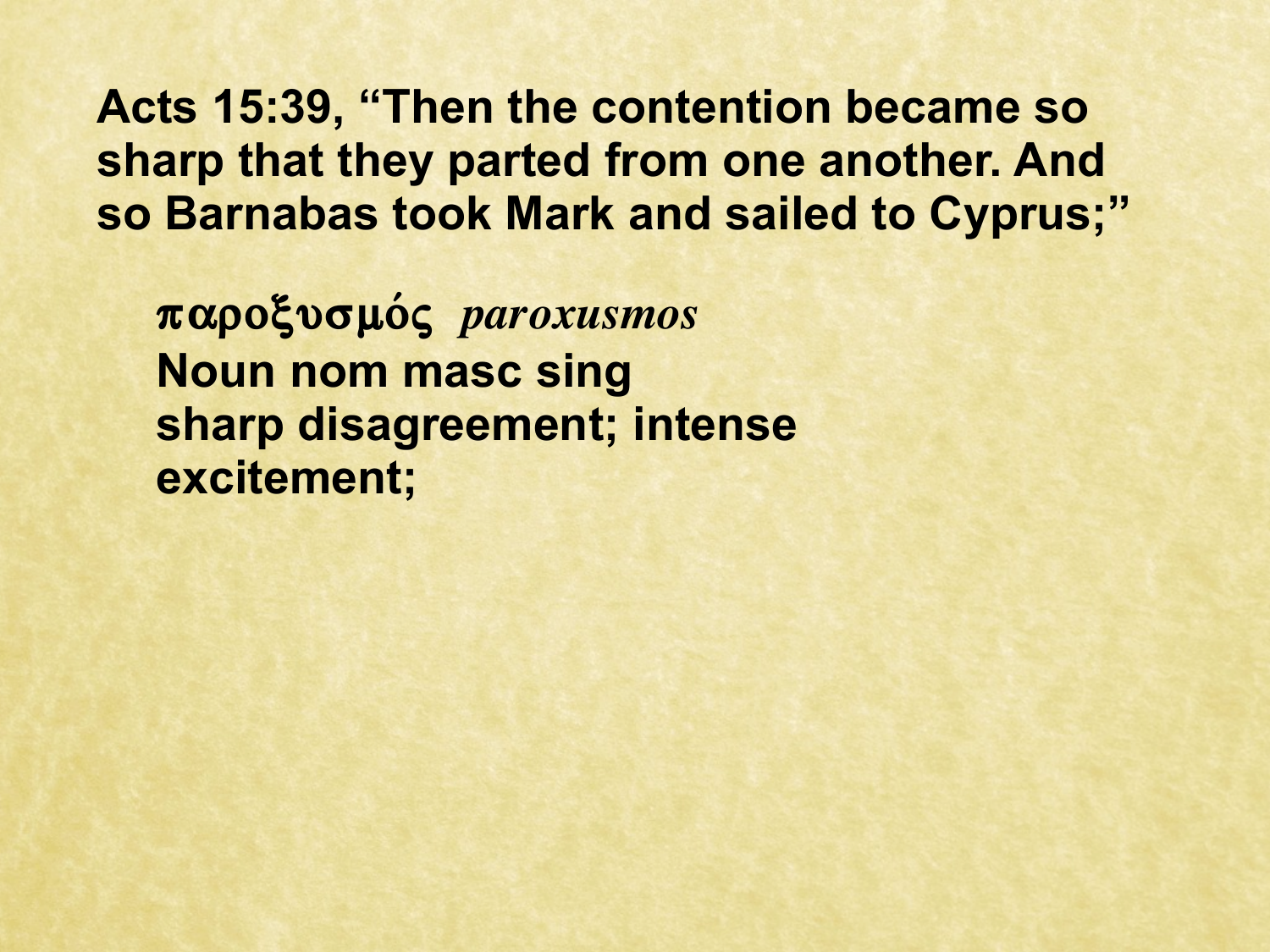**Acts 15:40, "but Paul chose Silas and departed, being commended by the brethren to the grace of God.**

**Acts 15:41, "And he went through Syria and Cilicia, strengthening the churches."**